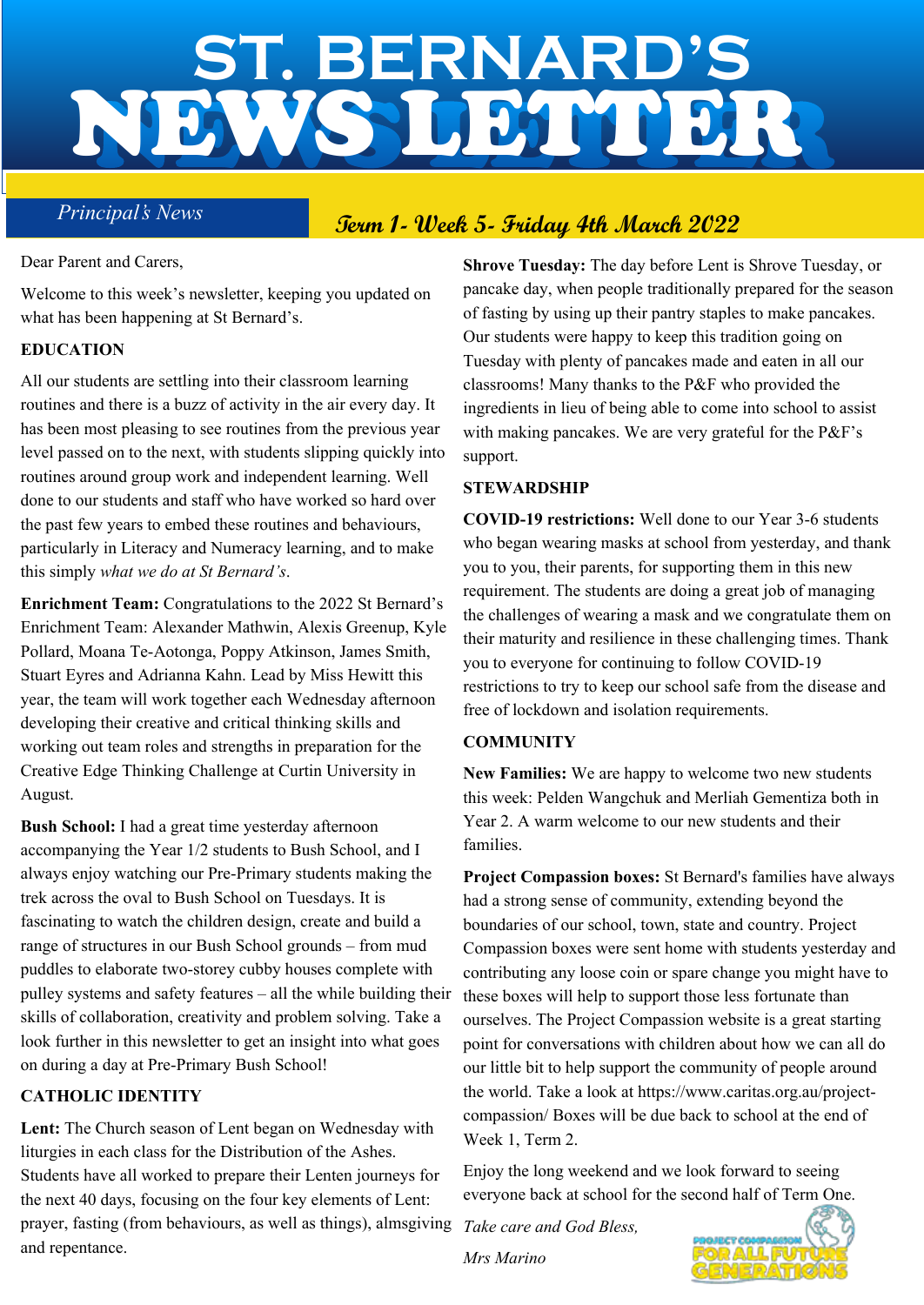## **Pre-Primary Bush School**





Bush School has got off to a great start in 2022 with the Pre-Primary group raring to go every Tuesday morning. We start off with a meeting to revisit things from the week before, discuss points of interest and outline the day's events. So far this term cubbies and insects have been the key players and this week we did some cooking in Nature's Kitchen, using a beautiful supply of natural ingredients!

Ants have been the main interest focus over the past few weeks with the children discovering mounds, following ant trails and pondering "why ants were climbing a tree?" Back in the Rainbow Room, on the Internet, we researched what the inside of an ant mound looks like and the children created their own insect using transient art pieces of natural objects and remembering the body parts taught in class with Miss Lock.

Cubbies have been a popular activity - usually created by another class and modified by the Pre-Primaries! The cubbies consist of pallets and planks of wood and other heavy materials, but this does not deter our young builders! How to move these heavy items is an authentic problem solving exercise in itself. Here is an excerpt from last week's Bush School diary:

*"A big attraction today was the cubby made by another class using pallets and planks; this leaned against a tree. Finley immediately called it, "the two storey house". He wobbled a branch and said "this can be a Thermomix"; "there's a look out– just like a two storey house!*" He went on to name parts of a house to *Imogen. They climbed up to the planks on the top working out the best way to get there. Fiona also joined them, as did Dee, problem solving how to get up to the top safely. Finley and James moved more smaller pallets with the help of Damon to add to this cubby. They showed great team work. Under the cubby there was a space that was shared just like on the top, as space was limited. Here they settled to using the clipboards and whiteboards to draw freely. The cubby was also the perfect place for crunch and sip."*

In this one morning of activity, we see so many of the Early Years Learning Framework capabilities put to the test and achieved by our students. *Mrs Sumner,* 

*Bush School Teacher* 







*The Year 1/2 students also enjoyed adding to the two storey cubby when they went out for Bush School on Thursday afternoon!*